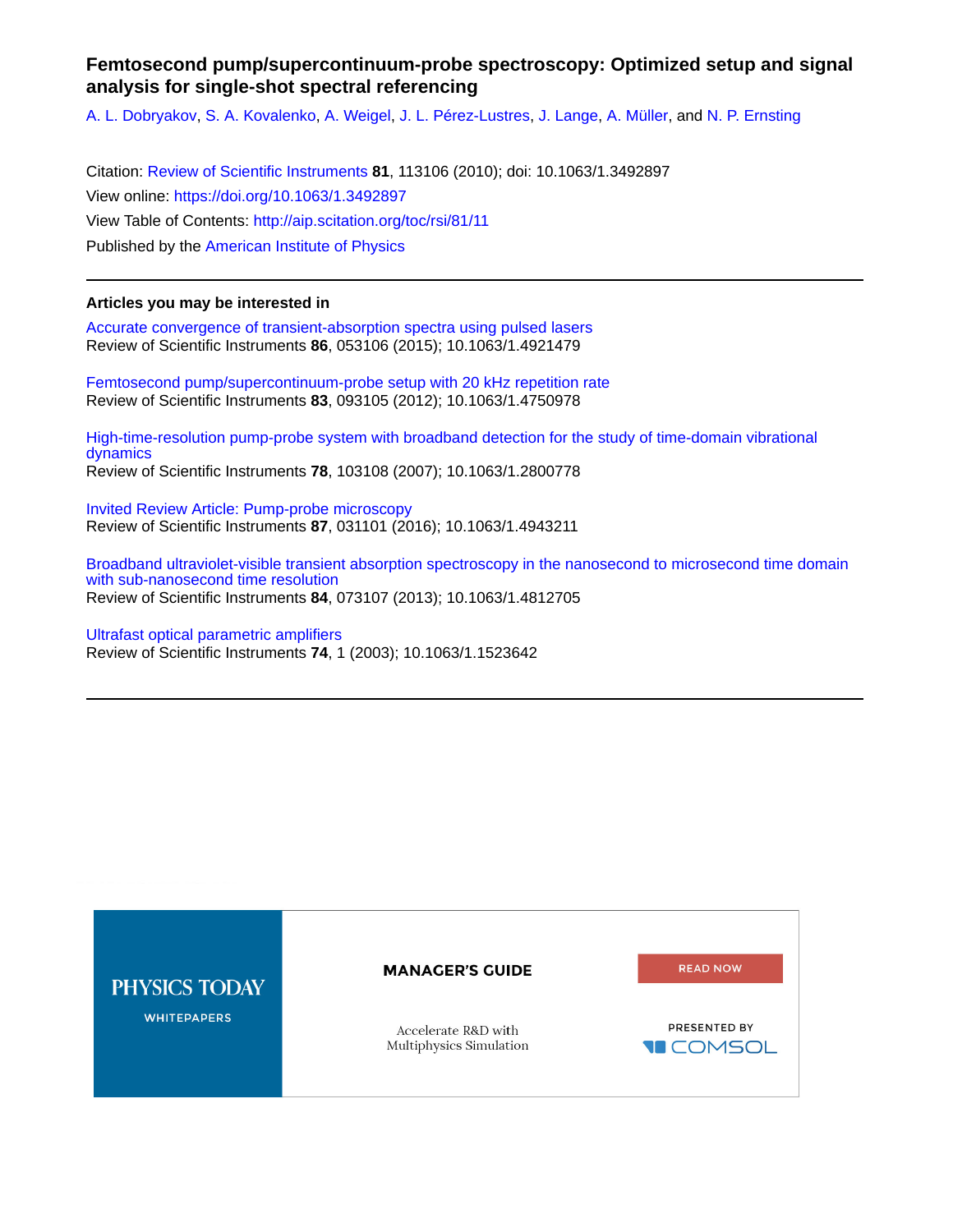# **[Femtosecond pump/supercontinuum-probe spectroscopy: Optimized setup](http://dx.doi.org/10.1063/1.3492897) [and signal analysis for single-shot spectral referencing](http://dx.doi.org/10.1063/1.3492897)**

A. L. Dobryakov,<sup>1</sup> S. A. Kovalenko,<sup>1</sup> A. Weigel,<sup>1</sup> J. L. Pérez-Lustres,<sup>1[,a](#page-1-0))</sup> J. Lange,<sup>2</sup> A. Müller, $^2$  and N. P. Ernsting<sup>1</sup>

1 *Department of Chemistry, Humboldt University, Brook-Taylor-Str. 2, D-12489 Berlin, Germany* 2 *Department of Physics, Martin Luther University Halle-Wittenberg, von-Danckelmann-Platz 3, D-06120 Halle, Germany*

(Received 29 May 2010; accepted 29 August 2010; published online 16 November 2010)

A setup for pump/supercontinuum-probe spectroscopy is described which (i) is optimized to cancel fluctuations of the probe light by single-shot referencing, and (ii) extends the probe range into the near-uv (1000–270 nm). Reflective optics allow 50  $\mu$ m spot size in the sample and upon entry into two separate spectrographs. The correlation  $\gamma_{\rm same}$  between sample and reference readings of probe light level at every pixel exceeds 0.99, compared to  $\gamma_{\text{consec}}$  < 0.92 reported for consecutive referencing. Statistical analysis provides the confidence interval of the induced optical density,  $\Delta$ OD. For demonstration we first examine a dye (Hoechst 33258) bound in the minor groove of double-stranded DNA. A weak 1.1 ps spectral oscillation in the fluorescence region, assigned to DNA breathing, is shown to be significant. A second example concerns the weak vibrational structure around *t*= 0 which reflects stimulated Raman processes. With 1% fluctuations of probe power, baseline noise for a transient absorption spectrum becomes 25  $\mu$ OD rms in 1 s at 1 kHz, allowing to record resonance Raman spectra of flavine adenine dinucleotide in the  $S_0$  and  $S_1$  state. *© 2010 American Institute of Physics.* doi[:10.1063/1.3492897](http://dx.doi.org/10.1063/1.3492897)

### **I. INTRODUCTION**

Transient optical absorption spectroscopy of molecules has become a common tool of photochemistry and -physics.<sup>1[–8](#page-9-1)</sup> The use of supercontinuum or "white-light" probe pulses<sup>9</sup> was instrumental since a wide spectral range can be observed in this way and resolved in time to 100 fs or better. However not only the decay and rise of prominent electronic bands is monitored. More frequently the discussion centers on subtle changes of band shape and mean transition frequency which may indicate excitonic energy transfer, conformational change, or solvation. Corresponding assignments require photometric accuracy and precision which is sufficient to rule out competing interpretations. With this objective in mind we have developed a pump/ supercontinuum-probe spectrometer for use with liquid samples, which is reported here.

We focus on the advantage which single-shot spectral referencing can provide. In this mode, like in a dual-beam spectrometer, each supercontinuum light pulse is split into two identical copies: a sample copy which passes through the solution to be examined, and a reference copy. By comparing their energy point-for-point at every wavelength, a singleshot absorption spectrum can be constructed. Even though such dual beam measurements are not uncommon in transient-absorption spectroscopy, it appears that the best practice and theoretical advantage has not been investigated systematically. This is the purpose of the present paper.

Setups which were described recently<sup>10,[11](#page-9-4)</sup> use subse-

quent sample and reference pulses of white light. They ex-ploit the correlation between successive pulses<sup>12[,13](#page-9-6)</sup> of whitelight energy in a given wavelength segment. In Ref. [13](#page-9-6) the signal/noise (S/N) ratio was analyzed in terms of this correlation. With our single-shot referencing, a similar formula applies, but the correlation depends on geometrical factors only and no longer directly on laser noise. Thus high precision can be obtained even if successive probe pulses are uncorrelated, for example at long delays (20-1000 ns) in a photobiological cycle.<sup>14</sup>

The paper is organized as follows. In the next section the experimental setup is explained in detail. The third section is devoted to the acquisition of primary data, their transformation into an induced optical density  $\Delta OD(\lambda, t)$ , and to the corresponding confidence interval  $CI<sub>AOD</sub>$ . We conclude with two demonstrations.

#### **II. SETUP FOR TRANSIENT ABSORPTION**

Two identical setups are used. One is driven by a titanium:saphire laser system which delivers 30 fs fundamental pulses around 800 nm (Femtolasers sPro). Pulses for continuum generation (20  $\mu$ J) are usually taken from the frequency-doubled beam. Pump pulses  $(0.6 \mu J)$  are conveniently generated at 400 or 267 nm, and other pump wavelengths are reached by parametric optical amplification (Light Conversion TOPAS). The other setup is driven by 150 fs fundamental pulses at 775 nm (Clark-MXR CPA 2001. In this case, 30 fs probe pulses are generated at 520 nm in a two-stage noncollinear optical parametric amplifier (Jobin Yvon NOPA). The 0.6  $\mu$ J pump pulses are generated in a one-stage NOPA, followed by frequency dou-

<span id="page-1-0"></span>a)Present address: Physical Chemistry Department, University of Santiago de Compostela E-15782, Santiago de Compostela, Spain.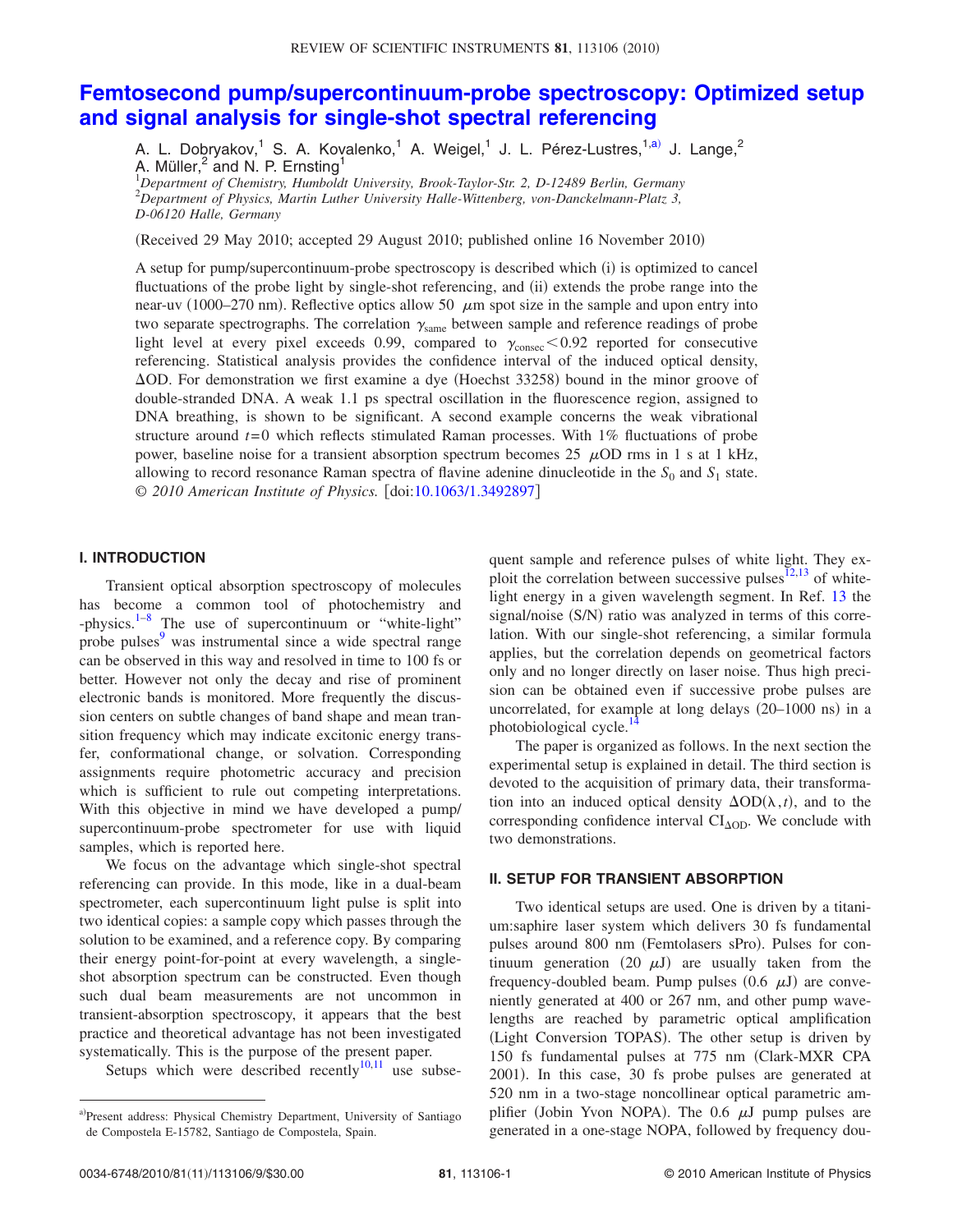<span id="page-2-0"></span>

1200 mm

FIG. 1. Setup for transient absorption. Multifilament supercontinuum generation extends the probe range from the visible into the uv to  $\lambda \approx 270$  nm, but it requires optics for a 6 $\degree$  full solid angle at the source. Mirror objectives allow 50  $\mu$ m spot size in the sample cell and upon entrance into two spectrographs. Apertures and slits are avoided after the BS (for notations see text).

bling when necessary. The laser systems operate with a repetition rate of 1 kHz and every second pump pulse is chopped off. The time delay between pump and probe pulses is controlled by a delay stage (Physik Instrumente M-531.5IM. By placing the stage with its triple mirror into the probe beam, the pump beam can be equipped entirely with dielectric mirrors. Change of pump wavelength is facilitated by a set of different mirrors on each mount.

The transient-absorption spectrograph is sketched schematically in Fig. [1.](#page-2-0) Supercontinuum light is generated by focusing the probe pulses just before a 1 mm  $CaF<sub>2</sub>$  plate with a lens (fused silica  $\equiv$  *f* .*s*., *f* = 200 mm). The plate remains stationary during an acquisition sequence (see below), but it is translated in both directions orthogonal to the beam by about 100  $\mu$ m whenever the delay stage moves to a new position. (Rotation of the plate is avoided because of an intensity dependence on rotation angle due to nonlinear interactions.<sup>15</sup>) The continuum extends a full angle of about  $6^\circ$ , as found by an aperture stop before field mirror  $M_2$ . Residual laser light close to the optical axis is absorbed by a central stop. Multifilament generation results in a speckle pattern of about 2–6 homogeneous zones at  $M_1$  which should be stable during the acquisition sequence. By optimizing the

input beam diameter  $(\leq 6$  mm) and lens-plate distance, measurement of transient optical density is possible from the near-IR to 270 nm.

Optical relay of the supercontinuum is achieved by repeated use of a 1:1 objective which is specified in Fig. [2.](#page-3-0) Spherical mirror  $M_1$  is convex with radius  $R_1 = +9400$  mm and  $M_2$  concave with  $R_2 = -406.4$  mm (Edmund Scientific) in an off-axis Schwarzschild arrangement.<sup>16</sup> All mirrors are aluminum-coated with enhancement optimized around 300 nm. After replacing the  $CaF<sub>2</sub>$  plate with a single-mode optical fiber source, the point spread through the system is monitored with a microscope. The first objective images the supercontinuum source  $\sim$  1 mm in front of beam splitter BS. About 20 mm before the BS, the light passes through a color filter which is made with a flow cell (0.3 mm internal path length between  $0.2$  mm thick  $f.s.$  windows). BS has approximately 40% transmission and 40% reflection for the front surface of a *f* .*s*. substrate, which has a wedge of 4°. Light reflected from the front surface is used for optical probing and transmitted light for reference, as shown in Fig. [1.](#page-2-0) In this arrangement, a lateral displacement of the source leads to equivalent displacements on the entrance planes of the two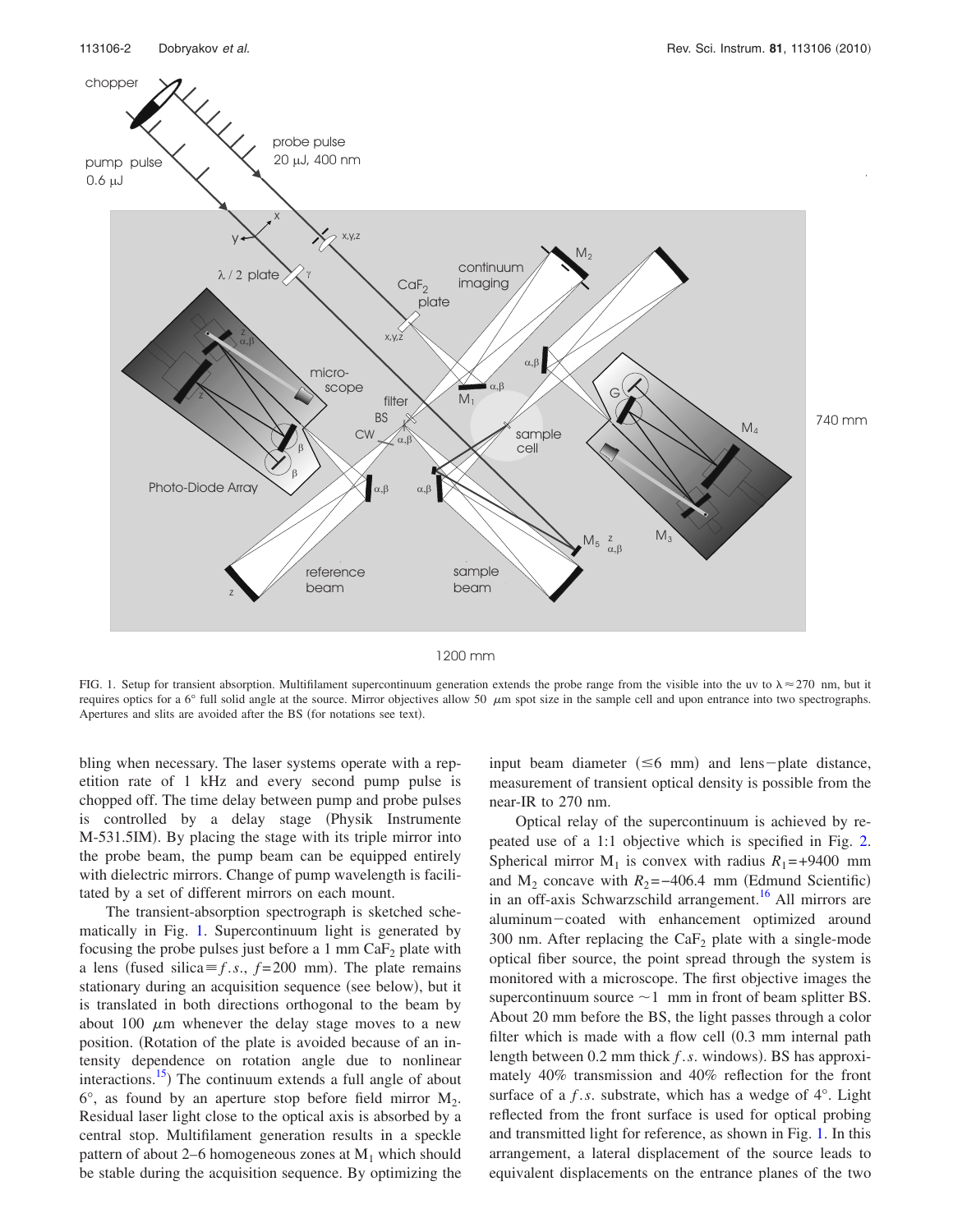<span id="page-3-0"></span>

FIG. 2. Specifications of the Schwarzschild objective, as optimized by ray tracing.

spectrographs. A counter-wedge in the reference beam cancels the angular dispersion which is caused by BS, and its partial reflection balances the additional losses in the sample beam. The degrees-of-freedom needed for alignment are also indicated in the figure. *x*, *y*, and *z* refers to translation and  $\alpha\beta\gamma$  for rotation around axes *x*, *y*, and *z*, where *z* corresponds to the direction of beam propagation or to the mirror normal.

The spectrographs employ a Czerny–Turner mount of a ruled plane grating. Compared to imaging gratings, photon loss to unused orders is reduced and the uv efficiency can be maximized by the choice of blaze angle. Field mirrors  $M_3$ ( $\emptyset$ 60 mm) and M<sub>4</sub> (60 mm high and 90 mm wide) have the same radius of curvature  $R_{3,4}$ =−411 mm. For transient absorption we use gratings with about 200 lines/mm (for example Newport  $53-346R$ ) to map a wide range of the supercontinuum onto the 1/2 in. photodiode-array (see below). Each spectrograph is equipped with a microscope which can be swiveled into the beam. It allows to view the supercontinuum, which for this purpose must be attenuated, and to center it on the input position. The latter is defined by a pinhole of 50  $\mu$ m diameter which can be moved reproducibly in and out of the entrance plane. In this way one can also ascertain that a source point spreads to less than 50  $\mu$ m diameter. During measurement the pinholes are removed, and the effective entrance slits are given by the position of the source on the  $CaF<sub>2</sub>$  plate. The procedure epitomizes our concept: to avoid all apertures and slits after the BS, since they act as spectral filters which are not controlled and hence, will not be equivalent. With the sample microscope

<span id="page-3-1"></span>

FIG. 3. Sample cell of variable optical path length  $\leq 0.5$  mm. While the solution is flown through slowly, the cell is oscillated at its resonance frequencies (ca. 20 Hz) in the two directions orthogonal to the optical axis.

the pump-probe overlap region in the flow cell is also monitored. The 45° arrangement of the beam lines has two advantages: one can look equally well into both microscopes, and the sample cell (see below) is accessed easily.

The choice of two spectrographs with their separate detector arrays deserves comment, as does routing of the reference beam past the sample cell. We have tried many alterna-tive combinations over a decade (see for example Refs. [17](#page-9-10) and [23](#page-9-11)) and on balance found only minor gains of S/N, at the cost of crowding at the sample cell, and lack of flexibility upon direct coupling into the spectrograph(s). In our experience, the geometry of Fig. [1](#page-2-0) provides best accessibility of the sample cell (cryostats, multiple pump pulses, etc.) and easiest wavelength mapping between the detector arrays.<sup>18</sup>

The sample cell is a critical part of the setup. Fig. [3](#page-3-1) shows a cell of small volume  $(15 \mu l)$  which allows to exchange liquid sample between shots completely. It consists of two turned flanges, each with a window hole and a groove for an O-ring. Windows of fused silica,  $200 \mu m$  thick and polished to highest grade, are glued into each flange with silicon glue. A Teflon spacer between the two components is cut so that sample liquid can flow from the inlet to the outlet port. These ports are provided by long syringe tubes which are pressed into one flange. The tubes also support the cell such that it can oscillate orthogonally to the optical axis. Two electromagnets drive the oscillations to an amplitude of  $\approx$  2 mm at the resonance frequencies (typically 20 and 22 Hz). In this way successive shots are placed  $\approx$  250  $\mu$ m apart on fresh sample and window. On a longer time scale even viscous solutions, such as dyes in ionic liquids or proteins concentrated in water, can be exchanged by slow flow.<sup>19</sup>

Inside the spectrographs we use NMOS linear image sensors with 512 pixels and a pixel pitch of 25  $\mu$ m (Hamamatsu S3904-512Q). The pixel height of 2.5 mm is necessary to capture the entire spectrum, which becomes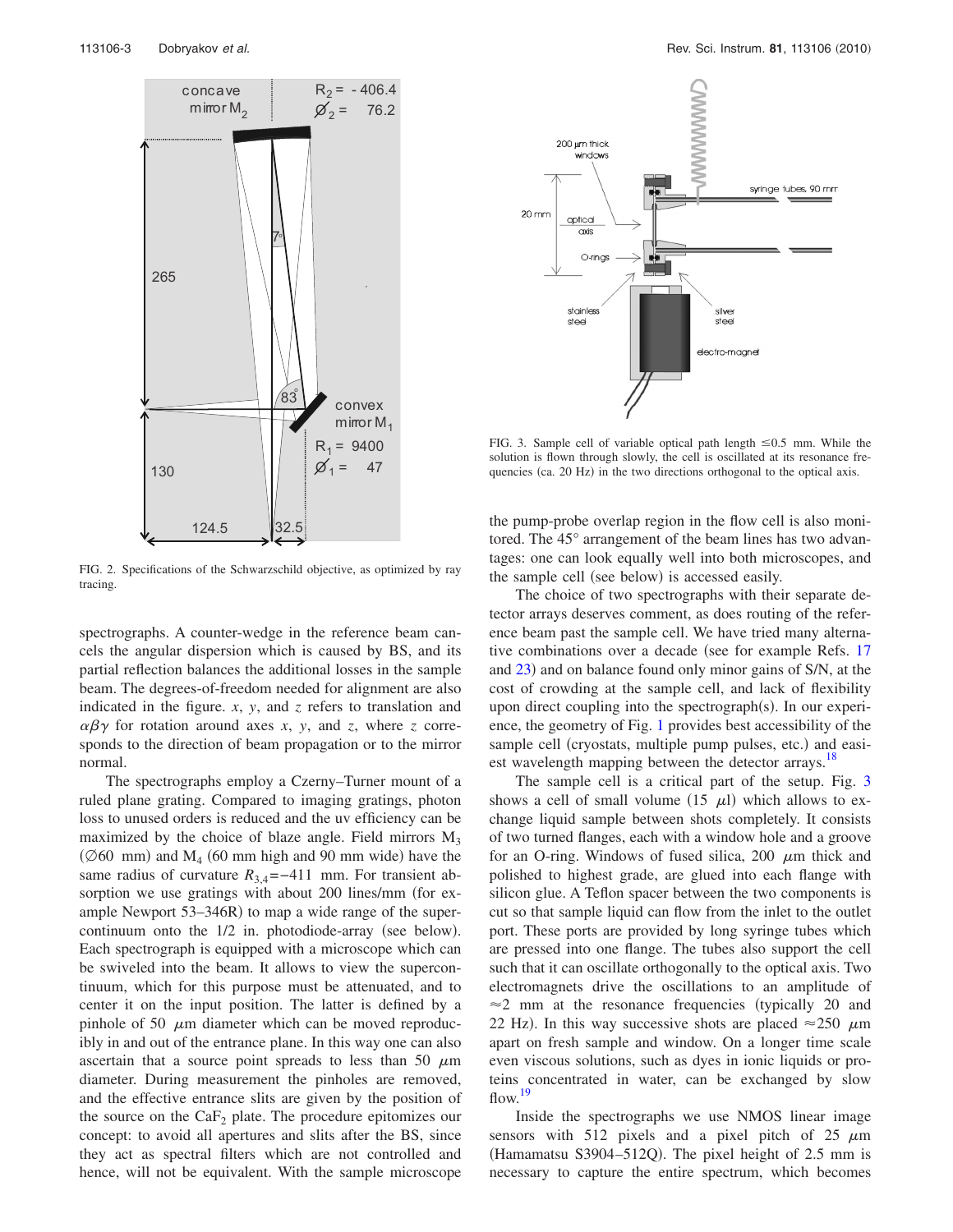<span id="page-4-0"></span>

FIG. 4. Acquisition sequence and corresponding data package for a fixed delay position.  $p1=p2$  pixel considered in the reference and sample spectrograph,  $r$ ,  $s$  corresponding readout. During a sequence the  $CaF<sub>2</sub>$  plate is not moved.

1.5 mm high at the edges due to astigmatism. The precision driver circuit C7884 gives a boxcar waveform output with low noise and good output linearity. Although specified for data rates up to 500 kHz only, the driver can be tuned to the 512 kHz master clock which is required. An image sensor controller has to create this master clock for reading out the sensor lines, to synchronize it with the laser trigger and the chopper state, and also to generate the clock signal for analog-digital conversion. For this we use an acquisition card with four simultaneous 14-bit AD channels at 2.5 MS/s (National Instruments NI-PCI-6132. We find it imperative that the analog signals can also be monitored on a scope, to minimize baseline noise by fine adjustments between measurements. The controller is based on a complex programmable logic device, allowing to change the sensors (e.g., to S3904– 1024Q).

## **III. ON FORMING THE RATIO OF SAMPLE AND REFERENCE DATA**

*The acquisition sequence* for a fixed delay position is explained with the help of Fig. [4.](#page-4-0) The example for this section was recorded with the Femtolasers system, in which case white-light generation is relatively noisy ( $\approx$  10% intensity fluctuations from shot to shot) so that the merit of singleshot referencing becomes apparent directly. Pixel numbers are denoted  $p$ , $p'$  on the reference and sample spectrograph as shown in the figure, and the corresponding photodiode values are *r* and *s*. As the spectra are registered, we distinguish two events: either the pump beam is off (event or shot  $0$ ) or else it is on  $(*)$ . It does not matter for the present discussion whether the pump is physically present on the sample during event  $*$  or not; for example when a  $\Delta OD$ baseline is being recorded the pump beam must be blocked.

<span id="page-4-1"></span>

FIG. 5. Correlation between reference *r* and sample reads *s*, at the pixel considered, for 500 events like in Fig. [6.](#page-5-0) Black points: same continuum shot, registered in parallel by the two spectrographs. The regression line through the origin, with slope or optimal quotient  $q$ , is also shown. Gray points: successive continuum shots, registered by the sample spectrograph only.

In the figure the presence of the pump beam is symbolized by an arrow impinging on the sample spectrum. Sometimes the counts on the photodiodes are indexed by the event, for example  $\{r^0, s^0\}$  or  $\{s^0, s^*\}$ . Successive events 0 and  $*$  are grouped into an individual measurement cycle with running index *i*; a package consists of *n* cycles.

*The construction of a transient absorption spectrum*  $\Delta$ OD $(\lambda, t)$  is discussed next. Imagine that a data package has been recorded for the delay time *t*. We can then set *p* and *p*- (which may be different) and look at the corresponding *r* and *s*. This can be done for the *n* pairs of spectra which represent event 0, and equally for the *n* pairs of spectra which represent event  $*$ . Let us consider only one such case; the various  ${r_i, s_i}$  are shown in Fig. [5](#page-4-1) as black points. We seek the line which goes through the origin and minimizes the squared distances to the data points (note that this prescription differs from the regression when there is no uncertainty in the *r* values). The optimal slope or quotient  $q$  (to be distinguished from individual quotients  $q_i = s_i / r_i$  is given by

$$
q = \frac{\sum s_i^2 + \sqrt{4\sum r_i s_i + (\sum r_i^2 - \sum s_i^2)^2} - \sum r_i^2}{2\sum r_i s_i}.
$$
 (1)

This procedure is performed for pump off and pump on, so that  $q^0$  and  $q^*$  are obtained.

The statistical data  $r_i$  and  $s_i$  have averages  $\bar{r}$  and  $\bar{s}$  and variances

$$
\sigma_r = \sqrt{\sum (r_i - \overline{r})^2 / (n - 1)}
$$

and

$$
\sigma_s = \sqrt{\sum (s_i - \overline{s})^2 / (n - 1)}.
$$
\n(2)

It will be useful to look at the *r*,*s*-correlation

$$
\gamma = \frac{\sum r_i s_i - n\overline{rs}}{(n-1)\sigma_r \sigma_s}.
$$
\n(3)

Altogether  $n = 500$  cycles were recorded for the example package, requiring 1 s acquisition time. The black points  $\{r_i^0, s_i^0\}$  in Fig. [5](#page-4-1) refer the same event 0, i.e., the shots are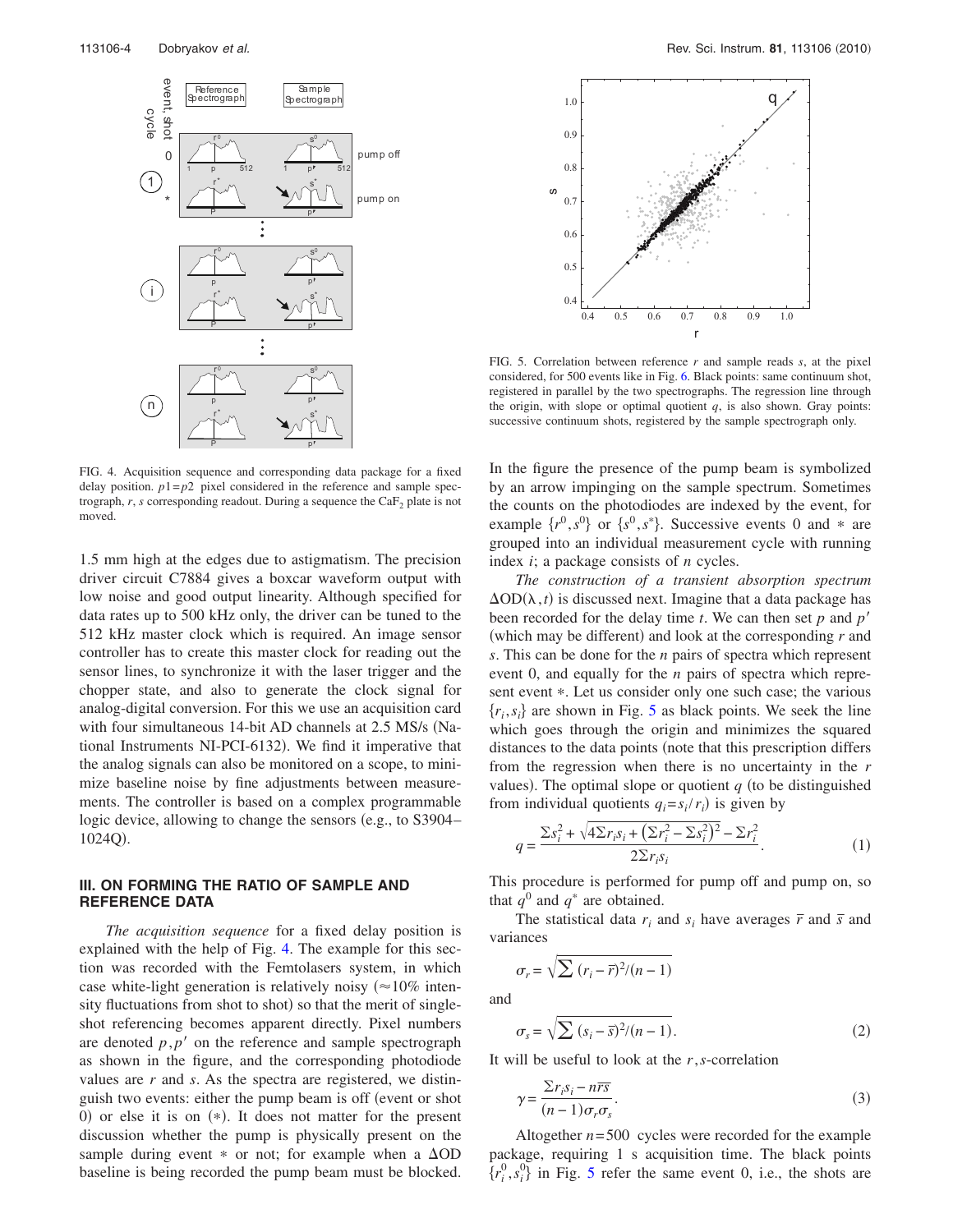used to define 100% transmission with the pump off. The optimal quotient  $q$  is also shown (black line); the correlation  $\gamma$  is 0.992 in this case. (Note that  $p=p'=275$  here. The correlation drops by 0.005  $\Delta p^2$  when pixels are detuned and becomes zero for  $|\Delta p| \ge 30$ , or  $\Delta \tilde{\nu} \ge 1200$  cm<sup>-1</sup>. Sample and reference wavelengths were mapped onto identical pixel numbers by making use of this correlation.) With a single spectrograph one would record  $\{s_i^0, s_i^*\}$  which are shown as gray points, for which the correlation drops to 0.46. In either case we find normalized noise  $\sigma_r/\bar{r} \approx \sigma_s/\bar{s} = 9.6\%$ . These values will be used to discuss the merit of single-shot referencing.

Let us consider the distribution when the two spectra (and therefore the photodiode readouts at  $p=p'=275$ ) are taken from the same shot, i.e., by parallel readout of refer-ence and sample spectrographs (black points in Fig. [5](#page-4-1)). It is governed by a joint probability distribution

<span id="page-5-1"></span>
$$
P(r,s) = \frac{1}{2\pi\sqrt{\det\mathbf{C}}} \exp\left(-\frac{1}{2}\mathbf{d}^T\mathbf{C}^{-1}\mathbf{d}\right).
$$
 (4)

Here **C** is the correlation matrix

$$
\mathbf{C} = \begin{bmatrix} \sigma_r^2 & \gamma \sigma_r \sigma_s \\ \gamma \sigma_r \sigma_s & \sigma_s^2 \end{bmatrix},
$$
 (5)

<span id="page-5-2"></span>and

$$
\mathbf{d} = \begin{bmatrix} r - \overline{r} \\ s - \overline{s} \end{bmatrix} . \tag{6}
$$

Now consider for a moment only one variable, for example *r*. The question is: how well do the experimental averages  $\bar{r}$ approach the true average  $\mu_r$ ? How large is the confidence interval  $CI_r$  such that  $\bar{r}$ , from a data package with *n* cycles, falls into the range  $\mu_r \pm \text{CI}_r$  for a given confidence? This is equivalent to the confidence of finding  $\mu_r$  in the experimental range  $\bar{r} \mp \text{CI}_r$ . The experimental distribution of the  $r_i$  is stepped in a coarse manner for small *n*. But as *n* becomes larger, the stepping in the experimental curve gradually disappears and the histogram approaches the smooth true or parent distribution. Because the distribution is defined ever more precisely, the determination of  $\mu_r$  becomes more and more accurate if no systematic errors are present. This is the essence of data averaging $^{20}$ 

$$
CI_r = \sigma_r / \sqrt{n}.\tag{7}
$$

<span id="page-5-4"></span>*Standard error of the ratio s*/*r*. Returning to the many pairs  $\{r_i, s_i\}$ , we form the corresponding individual quotients  $q_i$  $\equiv s_i/r_i$ . If the parent distribution is approximated by  $P(r, s)$ , then what are the expectation value and standard deviation of the quotient, and how large is  $CI_q$  for 68 % confidence when n cycles are measured? The deviation of the quotient

<span id="page-5-7"></span>
$$
\delta_q = s/r - \overline{s}/\overline{r} \tag{8}
$$

is plotted in Fig. [6](#page-5-0) as a contour map of gray lines. The quotient—and therefore also the square deviation  $\delta_q^2$ —is sampled with  $P(r, s)$  [Eqs.  $(4)$  $(4)$  $(4)$ – $(6)$  $(6)$  $(6)$ ] which is also shown in the figure. We have to form the integral

<span id="page-5-0"></span>

FIG. 6. Parent distribution for the data in Fig. [5](#page-4-1) (black contours at  $10^{-4}$ ,  $10^{-2}$ , 0.3, 0.9 of the peak) sampling the deviation  $\delta_q$  of the slope. (Along gray lines the corresponding  $\delta_q \equiv$  constant.  $\delta_q \equiv 0$  corresponds approximately to the long axis).

<span id="page-5-3"></span>
$$
\sigma_q^2 = \int \int \delta_q^2(r,s) P(r,s) dr ds. \tag{9}
$$

If the correlation were 1, the parent distribution would sharply sit on the line for which  $\delta_q^2(r,s) = 0$ . In this limiting case, even if the shots fluctuate wildly the quotient keeps constant. By Taylor expansion around  $\bar{r}$ ,  $\bar{s}$  to second order we approximate

$$
\delta_q^2 \approx \frac{1}{2} D_{rr} (r - \bar{r})^2 + D_{rs} (r - 1)(s - 1) + \frac{1}{2} D_{ss} (s - \bar{s})^2, \tag{10}
$$

where

$$
D_{rr} = 2\overline{s}^2/\overline{r}^4,
$$
  
\n
$$
D_{ss} = 2/\overline{r}^2,
$$
  
\n
$$
D_{rs} = -2\overline{s}/\overline{r}^3.
$$
\n(11)

The approximation is reasonable for relative variances up to 10%. Integration as in Eq.  $(9)$  $(9)$  $(9)$  gives

$$
\sigma_q^2 \approx \frac{\overline{s}^2}{\overline{r}^4} \sigma_r^2 - \frac{2\gamma \overline{s}}{\overline{r}^3} \sigma_r \sigma_s + \frac{1}{\overline{r}^2} \sigma_s^2. \tag{12}
$$

Like in Eq.  $(7)$  $(7)$  $(7)$  the confidence interval for the ratio  $s/r$  becomes

$$
CI_q = \sigma_{q'} \sqrt{n}.
$$
 (13)

<span id="page-5-5"></span>If the two light beams can be balanced,  $\bar{s} \approx \bar{r}$  and  $\sigma_s \approx \sigma_r$  so that

<span id="page-5-6"></span>
$$
CI_q \approx \frac{\sigma_r}{\bar{r}} \sqrt{2(1-\gamma)/n}.
$$
 (14)

*Confidence interval of a transient absorption spectrum.* We refer to Fig. [5](#page-4-1) and assume that the measurement gives optimal quotients  $q^0$  and  $q^*$  for the pump-off and pump-on plots of *s* versus *r*, respectively. The induced optical density at the chosen wavelength is

$$
\Delta OD = -\log(q^*/q^0). \tag{15}
$$

Note that this definition of  $\Delta$ OD involves weighted averages of quotients  $s_i/r_i$ , with weights proportional to the reference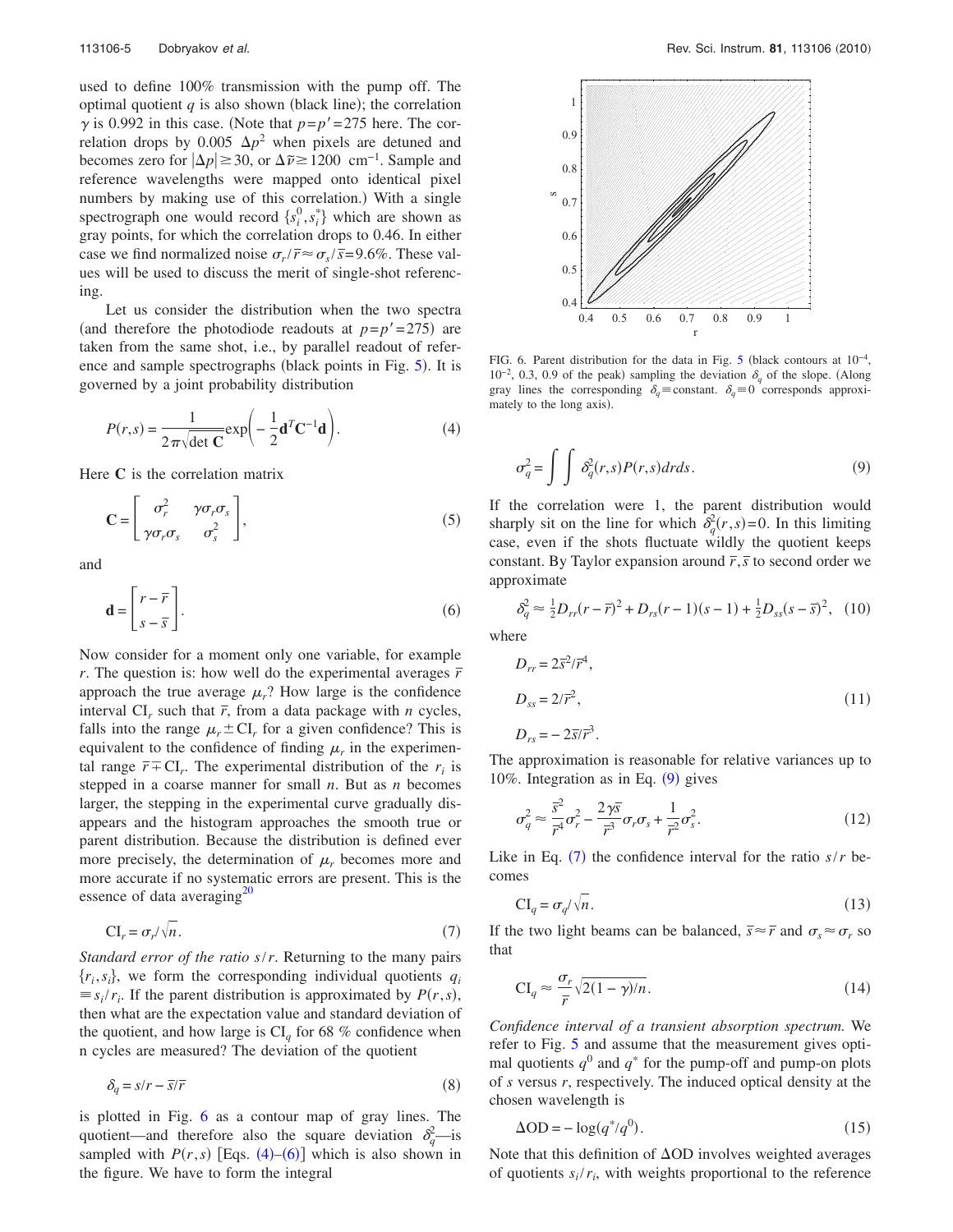<span id="page-6-0"></span>

FIG. 7. Change of optical density between events 0 ("pump off") and \* ("pump on") but with the pump beam physically blocked. This  $\Delta OD$ baseline (black) has rms noise of  $0.33 \times 10^{-3}$  across the full pixel range (wavelengths 277–660 nm). The same standard error for  $\Delta OD$  is obtained from regression analysis at each pixel individually (gray band between  $\pm$ CI<sub>AOD</sub>). The baseline from consecutive shots is shown for comparison (gray line); the improvement of S/N by single-shot referencing is  $>8$  for this experiment.

light level  $r_i$  (different from the usual definition which employs an unweighted average,  $\langle s_i/r_i \rangle$ ;<sup>[13](#page-9-6)</sup> also  $\langle s_i \rangle / \langle r_i \rangle$  is used in practice.) Confidence intervals  $CI_q^0$  and  $CI_q^*$  [Eqs. ([13](#page-5-5)) and  $(14)$  $(14)$  $(14)$ ] are associated with the determination of the two quotients. If the determinations are not correlated we obtain, as main result, the confidence interval for  $\Delta OD$ 

<span id="page-6-1"></span>
$$
CI_{\Delta OD} = \frac{1}{\ln(10)} \sqrt{\left(\frac{CI_q^0}{q^0}\right)^2 + \left(\frac{CI_q^*}{q^*}\right)^2}.
$$
 (16)

Here log and ln denote the decadic and natural logarithm, respectively. A useful formula is obtained when the beams are balanced,  $q=1$ . In this case  $C_q^0 \approx C_q^*$  so that

<span id="page-6-2"></span>
$$
CI_{\Delta OD} \approx \frac{\sigma_r}{\bar{r}\sqrt{n}}\sqrt{(1-\gamma)}\frac{\sqrt{2}}{\ln(10)}.\tag{17}
$$

(This expression was used $11,13$  $11,13$  for referencing by every second shot with a single spectrograph, in which case  $\gamma$  refers to the correlation between the various  $s_i^*$  and  $s_i^0$ , and in Eq. ([8](#page-5-7)) one has  $\delta = s^* - s^0$ ).

These results are now applied to the set of spectra recorded with the Femtolasers system with the pump beam physically blocked. The resulting baseline is shown solid black in Fig. [7;](#page-6-0) we find zero mean and rms deviation of  $0.33 \times 10^{-3}$ , consistent with the estimate  $0.24 \times 10^{-3}$ [Eq.  $(16)$  $(16)$  $(16)$ ] at the single pixel  $p=275$ . The confidence interval [Eq.  $(16)$  $(16)$  $(16)$ ] is shown as a gray band in the figure. Successive records  $\{s_i^0, s_i^*\}$  from the sample channel alone were shown in Fig. [5](#page-4-1) as gray points; their correlation is  $\gamma_{\text{consec}} \approx 0.5$ . When these are used as in competing setups, $\frac{10,11}{10}$  $\frac{10,11}{10}$  $\frac{10,11}{10}$  then the gray base-

line is produced. By comparison, with  $\gamma_{\text{same}} = 0.992$  we find an eightfold improvement of S/N by same-shot referencing for our example. However comparisons between different laboratories can also be made on the basis of Eq.  $(17)$  $(17)$  $(17)$ . The highest correlation between successive shots reported to date is  $\gamma_{\text{consec}} = 0.916$ .<sup>10[,21](#page-9-15)</sup> Abandoning the best consecutive referencing for single-shot referencing can improve S/N by a factor of 3.

#### **IV. APPLICATIONS**

The baseline noise of transient absorption measurements  $[Eq. (17)]$  $[Eq. (17)]$  $[Eq. (17)]$  depends also on the "laser noise"  $\sigma_r/\bar{r}$  of the probe light, to be multiplied with the correlation factor  $\sqrt{1-\gamma}$ which was discussed before. When the precision achieved by different setups is compared, the product of both factors tends to be considered; the laser system becomes part of the assessment of the femtosecond spectrograph. This is why we present applications which were measured with different probe noise: (1) using the Femtolasers system as before, and  $(2)$  with a NOPA system as in competing setups.<sup>10,[11](#page-9-4)</sup>

## **A. A weak spectral oscillation of a photoexcited DNA-dye complex[22](#page-9-16)**

The bis-benzimidazole dye Hoechst 33258 (H33258) binds in the minor groove of duplex DNA, for example d(CGCAAATTTGCG)<sub>2</sub>, to A:T-rich regions. Steady-state optical spectra of the complex are shown in Fig.  $8(a)$  $8(a)$ . Transient absorption spectra  $\Delta OD(\lambda, t)$  are shown in Fig. [8](#page-7-0)(b) for the period of 180–1980 fs. Negative signal around 350 nm is due to ground-state bleaching and positive signal around 550 nm to excited-state absorption (ESA). Stimulated emission (SE) has  $\Delta OD < 0$  in the fluorescence region, but it is overcompensated by ESA and therefore not recognized directly. The change  $\Delta\Delta$ OD from the spectrum at 180 fs is shown in Fig.  $8(c)$  $8(c)$ ; it has a broad dispersive shape with an apparent isosbestic point at 447 nm. From independent measurements, using time-gated broadband fluorescence upconversion, we found that (i) the spectral change comes largely from the SE band shifting to the red, and (ii) the timedependent Stokes shift of the band has a weak oscillation with  $\nu \approx 1 \text{ ps}^{-1}$  corresponding to  $\tilde{\nu} \approx 30 \text{ cm}^{-1}$ . By comparison with molecular-dynamics simulations, this motion is assigned to collective opening and closing of the minor groove.<sup>[22](#page-9-16)</sup> But can the oscillation also be seen in the transient absorption spectra? To answer this question we fit the data globally, i.e., for all  $\lambda_i$ , by exponential time functions with reasonably distributed decay constants. The residuals from the fit are then discussed with the help of the confidence interval  $CI<sub>ΔOD</sub>$ .

The data  $\Delta OD(\lambda_i, t_k) \equiv M_{ik}$  constitute a matrix **M**, with  $325 \le \lambda_i \le 600$  nm and  $-0.5 \le t_k \le 9.0$  ps (20 fs steps) in the present case. The transient spectra are stored in the columns of **M**, and the dimensions of this matrix are denoted *nwl* and *ntm* (typically after clipping spectral wings  $nwl \approx 480$ , and *ntm* $\approx$ 400). Coherent signal peaks at *t*=0 as pump and probe overlap in time, and sequential signal rises around *t*= 0. For fitting we use the basic time functions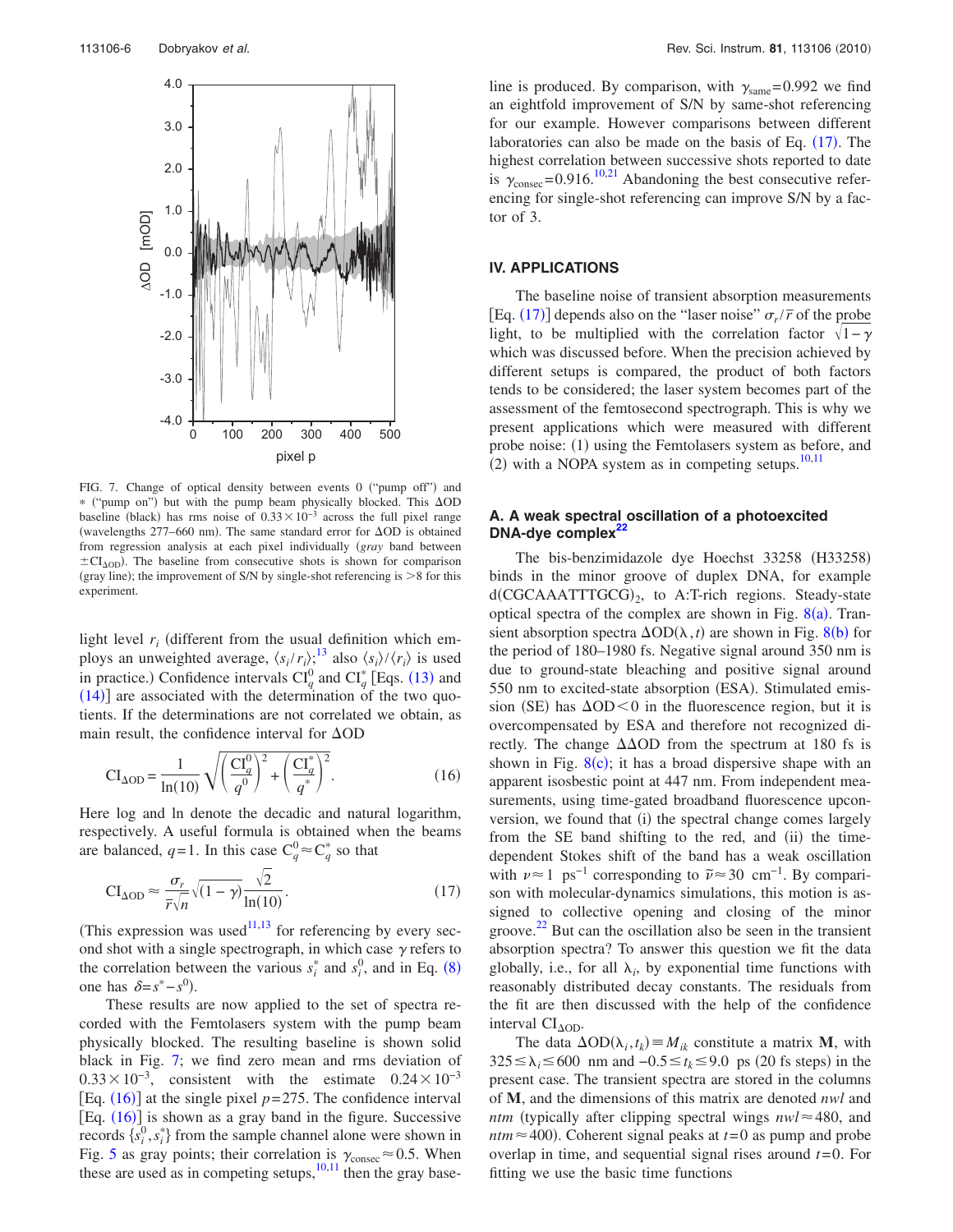<span id="page-7-0"></span>

FIG. 8. Optical spectra of the H33258/DNA complex in an aqueous solution, stationary (a) (solid lines) and transient (b) and (c) after femtosecond laser excitation (parallel pump-probe polarization). The evolution in (c) reflects that of stimulated emission which is strictly related to spontaneous fluorescence from the excited ligand H33258.

<span id="page-7-1"></span>
$$
G = 1/\sqrt{2\pi d^2} \exp[-1/2(t/d)^2]
$$
  
and time derivatives  $G', G'',$   

$$
CS = 1/2 \operatorname{Erfc}(-t/\sqrt{2d^2}),
$$
  

$$
\operatorname{CExp}_m = 1/2 \exp[1/2(k_m t)^2 - k_m t] \operatorname{Erfc}[(d^2 k_m - t)/\sqrt{2d^2}].
$$

Here CS and CExp are the Gauss-convoluted step-up function and exponential function  $(m=1,2,3),$ 

 $(18)$ 

respectively.<sup>23</sup> The pulse-width parameter  $d=28$  fs is found by fitting the pure solvent signal<sup>24</sup> which was recorded in 6 fs steps. The fit function becomes

$$
\Delta OD(\lambda_i, t_k) = A(\lambda_i, 1)G(t_k) + A(\lambda_i, 2)G'(t_k)
$$
  
+  $A(\lambda_i, 3)G''(t_k) + A(\lambda_i, 4)CS(t_k)$   
+  $A(\lambda_i, 5)CExp_1(t_k) + A(\lambda_i, 6)CExp_2(t_k)$   
+  $A(\lambda_i, 7)CExp_3(t_k)$ . (19)

The  $A(\lambda_i, j)$  are linear coefficients which need not be considered explicitly (see below). Only the nonlinear parameters  $k_1, k_2, k_3$  in the time functions must be optimized in a gradient search. For this purpose one guesses their values and forms the matrix **T**guess consisting of the rows  $G(t_k)$ ,  $G'(t_k)$ ,  $G''(t_k)$ ,  $CS(t_k)$ ,  $CExp_1(t_k)$ ,  $CExp_2(t_k)$ ,  $CExp_3(t_k)$ , where  $k=1,...ntm$  numbers the columns. The optimal coefficients which are associated with these time functions are then obtained in the  $nwlx^2$  matrix<sup>[25](#page-9-18)</sup>

$$
\mathbf{A} = \mathbf{M} \text{ pseudoinverse}(\mathbf{T}_{\text{guess}}). \tag{20}
$$

The approximation to the data becomes

$$
\mathbf{M}_{\text{guess}} = \mathbf{A} \mathbf{T}_{\text{guess}}.\tag{21}
$$

The root-mean-square deviation  $\Sigma$  to the data is calculated from the difference  $M - M_{\text{guess}}$ . In the search,  $\Sigma$  is minimized by varying  $k_1 - k_3$ . The spectra which are associated with the time functions of Eq.  $(18)$  $(18)$  $(18)$  are then found in the columns of **A**.

To locate an oscillation on a 1 ps time scale, the data were treated in two steps. First the time range  $1.5 \ge t$  $\geq$  9 ps was fitted with two exponentials only, resulting in optimal  $k_2$ =0.79 and  $k_3$ =0.12 ps<sup>-1</sup>. In a second step the entire time range was fitted involving three exponentials but with  $k_2, k_3$  fixed to the previous values, providing an optimal  $k_1 = 9.38 \text{ ps}^{-1}$ . Note that the  $k_1, k_2, k_3$  values are correlated and other triples describe **M** equally well, but the arguments below are not affected by this correlation. The quality of the global fit can be seen in Fig. [9,](#page-8-0) where the row at  $\lambda$  $= 405$  nm of **M** (black line) and of optimal  $M_{\text{guess}}$  are compared (lower panel). The fit-curve is shown decomposed into the coherent "pulse" part (red) and the sequential "molecular evolution" part (green), which alone describes the data for  $t \ge 180$  fs. Subpicosecond oscillations are directly visible on the experimental curve. Residuals are expanded in the upper panel. Now a weak undulation around the fit, with a broad hump around 1.3 ps, emerges. One suspects that this oscillation is an artifact of the global fit with three exponentials only; it might disappear when more exponentials are offered. We therefore augmented the existing set of decay functions by a fourth exponential and searched for the corresponding *k*4, starting systematically from values in the range of 5 – 0.2 ps<sup>-1</sup>. Also fixed values such as  $k_4$  = 0.5 or 2 ps<sup>-1</sup> were tried. But the hump-and-valley structure of the residuals was not affected, only its distribution around the fit. We conclude that the oscillation is an inherent feature of this particular measurement; $^{26}$  it remains to see whether or not it is significant.

Noise and confidence are therefore discussed at last. Time scans had been carried out with 100 cycles at each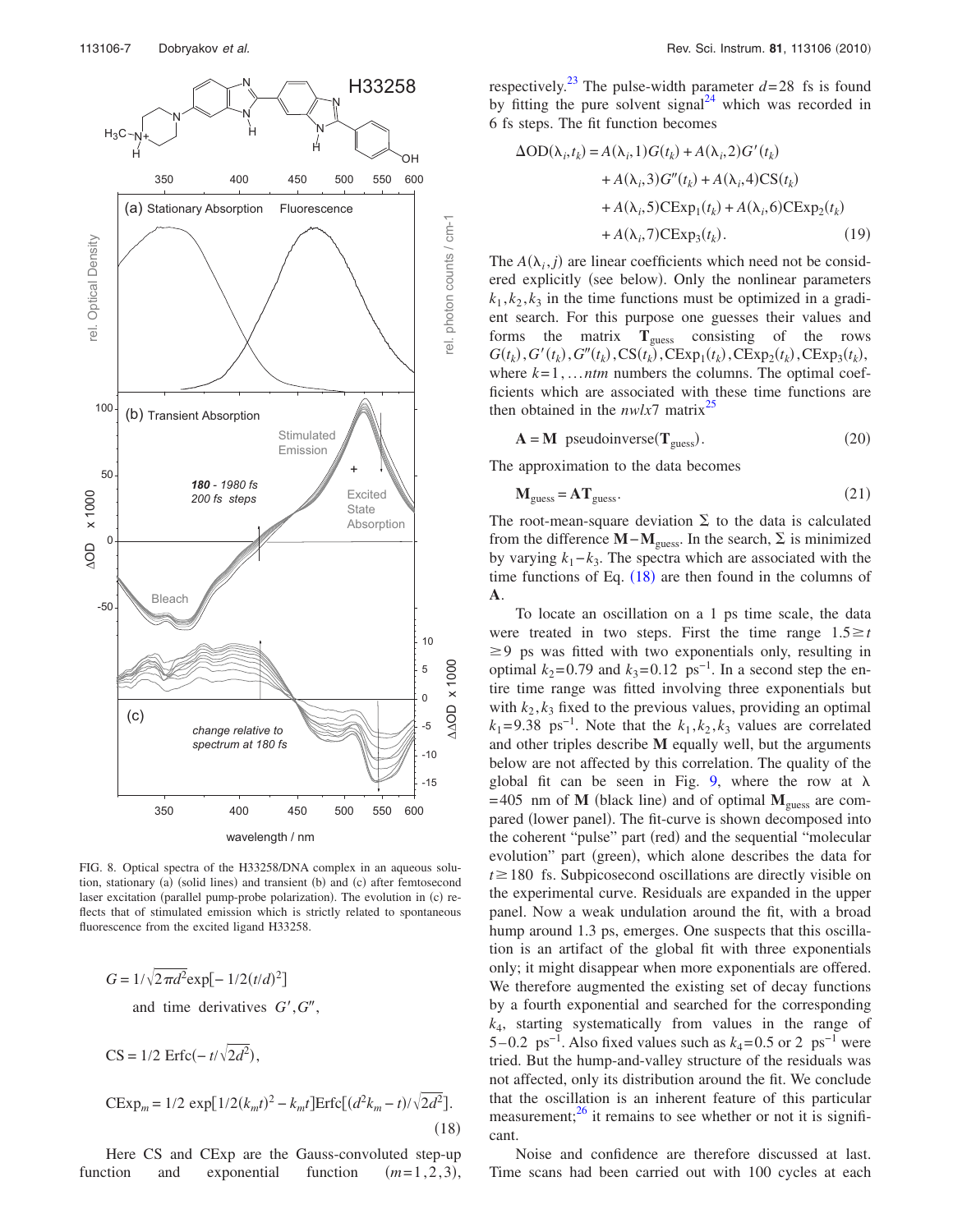<span id="page-8-0"></span>

FIG. 9. (Color) Transient absorption trace at 405 nm (black line in lower panel (b) and its description by a global fit with three convoluted exponentials (green) and Gaussian functions G, G', G" (red, see text). The residuals from this description are shown in the upper panel (a). The gray band/ dashed lines represent the range for 68/99.7% confidence.

delay position and the results of 44 scans were averaged; hence  $n = 4400$ . Using  $\gamma = 0.992$  and  $\sigma_r/\bar{r} = 0.096$  as before, we obtain  $[Eq. (17)] CI<sub>AOD</sub>=0.112 \text{ mOD}$  $[Eq. (17)] CI<sub>AOD</sub>=0.112 \text{ mOD}$  $[Eq. (17)] CI<sub>AOD</sub>=0.112 \text{ mOD}$ . Measurements after the pump pulse are also affected by fluctuations of pulse energy. For example at the ESA peak, the deviation from the global fit is 0.39 mOD rms for this reason. On the other hand around 410 nm the induced optical density is small or zero. Here pump pulse fluctuations are ineffective: fit and measurement have again 0.11 mOD rms deviation at later time  $(t>4$  ps) when the oscillation has subsided. Actually in Fig.  $9(a)$  $9(a)$  we show the residuals averaged over 11 traces around 405 nm. The 68% confidence band between  $\pm 0.033$  mOD is indicated gray in the figure and the 99.7% confidence band by dashed lines. The oscillation amplitude exceeds the 99.7% confidence range and is therefore significant.

## **B. Femtosecond stimulated Raman scattering of** flavine adenine dinucleotide (FAD)

When multiple excitation pulses cooperate to prepare a transient absorption spectrum, the speed afforded by singleshot spectral referencing becomes an important aspect of the measurement. For example consider femtosecond stimulated Raman scattering<sup>27</sup> which allows to measure the transient Raman spectrum of an evolving molecular excited state *S*1. Figure [10](#page-8-1) shows stimulated Raman spectra of FAD in water. Vibrational bands, typically with amplitudes  $\leq 1$  mOD, originally reside on a broad transient-absorption background which has been subtracted. For their determination the fluctuations  $\sigma_r/\bar{r}$  of the supercontinuum probe intensity were reduced to the 1% range by using the Clark-MXR *CPA* 2001+NOPA laser system. "Actinic" excitation

<span id="page-8-1"></span>

FIG. 10. Femtosecond stimulated Raman scattering spectra of aqueous FAD (inset, with  $R$ =adenine diphosphate) constructed from five partial spectra (see text) for the electronic ground state  $S_0$  (bottom), and for the  $S_1$  state 0.5 ps after actinic excitation at 475 nm (top). The Raman pump at 523 nm was resonant with the  $S_n \leftarrow S_1$  and  $S_1 \rightarrow S_0$  transitions, leading to dispersive line shapes. Middle: in the difference spectrum *d*-*e* most of the population background has been canceled, and the  $20 \mu$ OD noise becomes visible.

 $S_1 \leftarrow S_0$  was provided by 30 fs, 475 nm pulses. Narrow-band -20 cm−1 "Raman pump" pulses were applied either at 19 100 cm<sup>-1</sup> ("Raman1") or at 19140 cm<sup>-1</sup> ("Raman 2"). They are resonant with the red-edge of the FAD absorption band and can also stimulate the emission; the corresponding population changes contribute to the background signal. An individual measurement cycle consisted of five events as follows:

| Event          | Actinic<br>pump | Raman<br>pump 1 | Raman<br>pump 2 | Probe |
|----------------|-----------------|-----------------|-----------------|-------|
| $\mathfrak a$  |                 |                 |                 |       |
|                |                 |                 |                 |       |
| $\mathcal{C}$  |                 |                 |                 |       |
| $\overline{d}$ |                 |                 |                 |       |
| $\ell$         |                 |                 |                 |       |

From the corresponding spectra the ground- and excited-state Raman spectrum can be constructed.<sup>28[,29](#page-9-22)</sup> With  $n$  $= 50$  cycles in a data package and averaging 14 scans (total acquisition time  $3.5$  s for this cycle) the noise is predicted to be  $\approx$  20  $\mu$ OD.<sup>30</sup> This noise level can be seen directly by forming the difference spectrum  $d$ - $e$  (middle panel), thus canceling most of the population background. Successiveshot referencing (again assuming  $\gamma_{\text{consec}} \approx 0.92$ ) would not only need  $10 \times$  longer, but also not all differences *i*-*j* can be formed. Working on other molecular systems, Mathies *et al.*[28](#page-9-21) derived a spectral reference from same shots but then time-averaged the result prior to forming pertinent differences or quotients; they needed 18 s acquisition time to reach equivalent noise.

In summary: large fluctuations of the probe light can be canceled by spectral referencing on a shot-by-shot basis. For this purpose, an optical setup was presented which enables